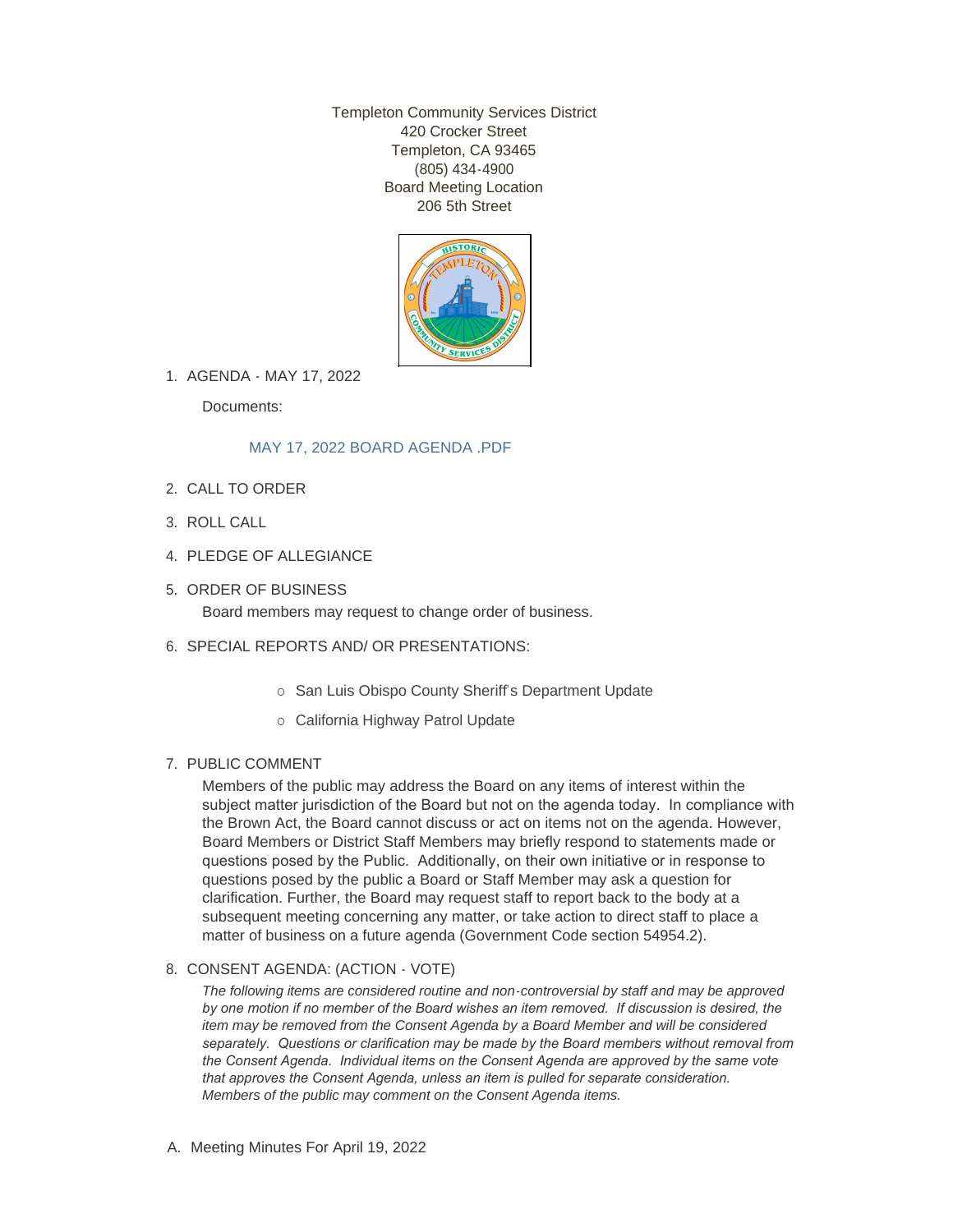Documents:

## [APRIL 19, 2022 MEETING MINUTES.PDF](http://templetoncsd.org/AgendaCenter/ViewFile/Item/4676?fileID=3247)

B. Treasurer Report - March 2022

Documents:

## [MARCH TREASURERS REPORT.PDF](http://templetoncsd.org/AgendaCenter/ViewFile/Item/4677?fileID=3248)

C. Resolution No. 06-2022 - Weed Abatement

Documents:

#### [RESOLUTION 06-2022 DOCUMENTS.PDF](http://templetoncsd.org/AgendaCenter/ViewFile/Item/4699?fileID=3261)

D. Award 2022 Weed Abatement Contract

Documents:

#### WEED ABATEMENT CONTRACT AWARD DOCUMENTS PDF

E. Budget Amendment For Parks & Rec Department - Increases In Revenue And Expenses Documents:

## [PARKS AND REC BUDGET AMENDMENT DOCUMENTS.PDF](http://templetoncsd.org/AgendaCenter/ViewFile/Item/4678?fileID=3249)

F. Resolution 07-2022 Remote Meeting Determination

Documents:

[REMOTE MEETING DETERMINATION DOCUMENTS.PDF](http://templetoncsd.org/AgendaCenter/ViewFile/Item/4679?fileID=3266)

- GENERAL MANAGER'S REPORT 9.
- 10. COMMITTEE REPORTS
- A. Parks, Recreation And Refuse Committee Meeting 05/05/2022 Documents:

### [MAY 5, 2022 MINUTES.PDF](http://templetoncsd.org/AgendaCenter/ViewFile/Item/4700?fileID=3263)

- 11. ACTIVITY UPDATE REPORTS
- A. Engineering Activity Report

Documents:

# [ACTIVITY REPORT\\_ENGINEERING.PDF](http://templetoncsd.org/AgendaCenter/ViewFile/Item/4680?fileID=3251)

B. Finance Activity Report

Documents:

#### [ACTIVITY REPORT\\_FINANCE.PDF](http://templetoncsd.org/AgendaCenter/ViewFile/Item/4681?fileID=3252)

C. Fire And Emergency Services Activity Report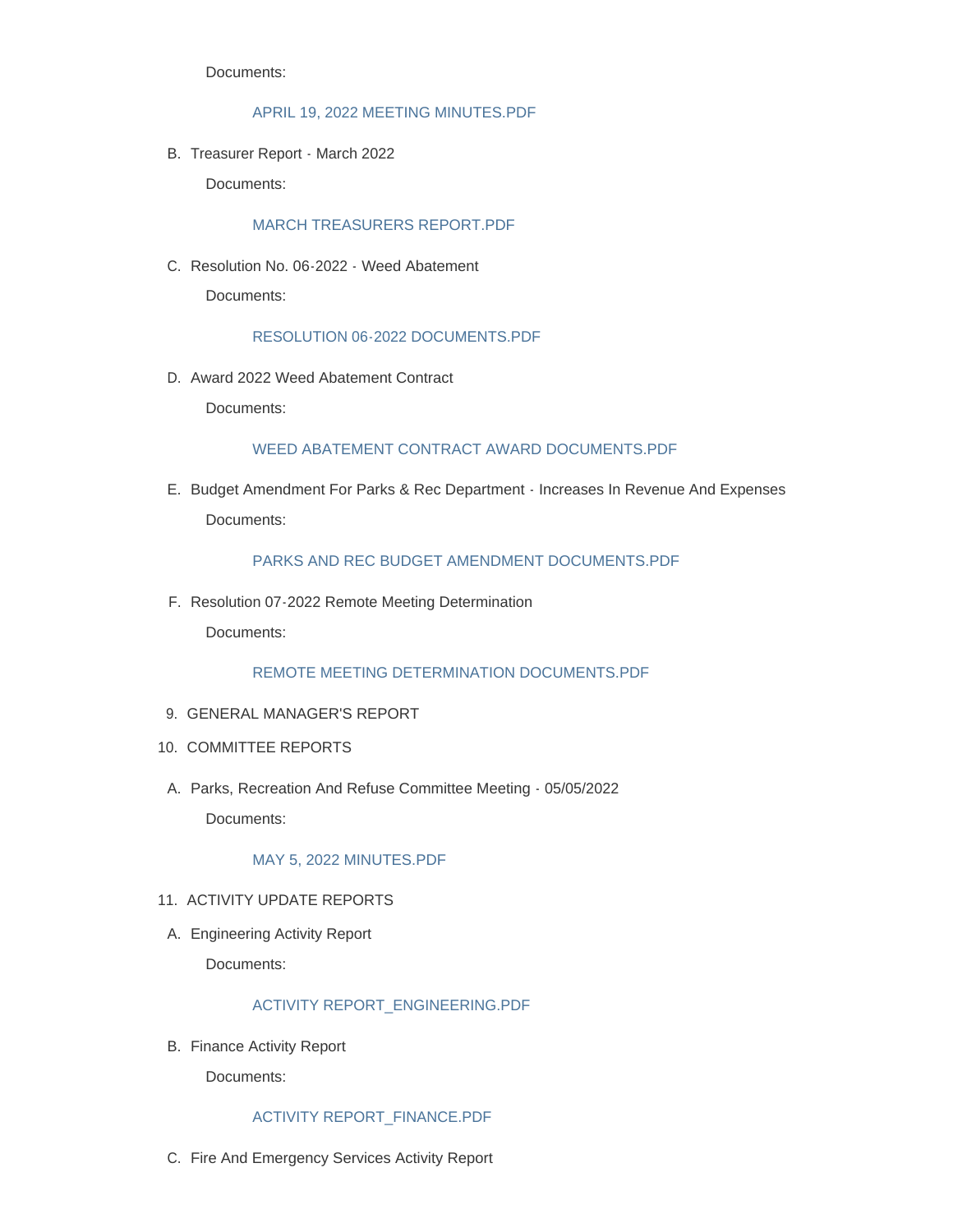Documents:

### [ACTIVTY REPORT\\_FIRE AND EMERGENCY SERVICES.PDF](http://templetoncsd.org/AgendaCenter/ViewFile/Item/4682?fileID=3253)

D. Parks, Recreation And Solid Waste Activity Report

Documents:

# [ACTIVITY REPORT\\_PARKS, RECREATION AND SOLID WASTE.PDF](http://templetoncsd.org/AgendaCenter/ViewFile/Item/4698?fileID=3260)

Utilities Activity Report E.

Documents:

# [ACTIVITY REPORT\\_UTILITIES.PDF](http://templetoncsd.org/AgendaCenter/ViewFile/Item/4683?fileID=3254)

- 12. DIRECTORS REPORTS AND/OR COMMENTS
- 13. PUBLIC COMMENT ON CLOSED SESSION ITEMS
- 14. ADJOURN TO CLOSED SESSION
- 15. CLOSED SESSION ITEMS CONFERENCE WITH LABOR NEGOTIATOR Pursuant to Government Code Section 54957.6 Agency Designated Representative: Jeff Briltz, General Manager Unrepresented Employees: TCSD Employees

# CONFERENCE WITH LABOR NEGOTIATOR

Pursuant to Government Code Section 54957.6 Agency Designated Representative: Debra Logan, Board President Unrepresented Employee: General Manager

# 16. REPORT OUT OF CLOSED SESSION

The Board President will announce if any reportable actions were taken during the Closed Session portion of the meeting at the beginning of the June 7, 2022 Board Meeting.

- 17. ADJOURNMENT
- 18. TENTATIVE AGENDA ITEMS:
- A. Tentative Agenda Items As Of May 11, 2022

Documents:

### [TENTATIVE AGENDA ITEMS.PDF](http://templetoncsd.org/AgendaCenter/ViewFile/Item/4684?fileID=3262)

19. DOCUMENT(S) DISTRIBUTED AFTER POSTING OF AGENDA